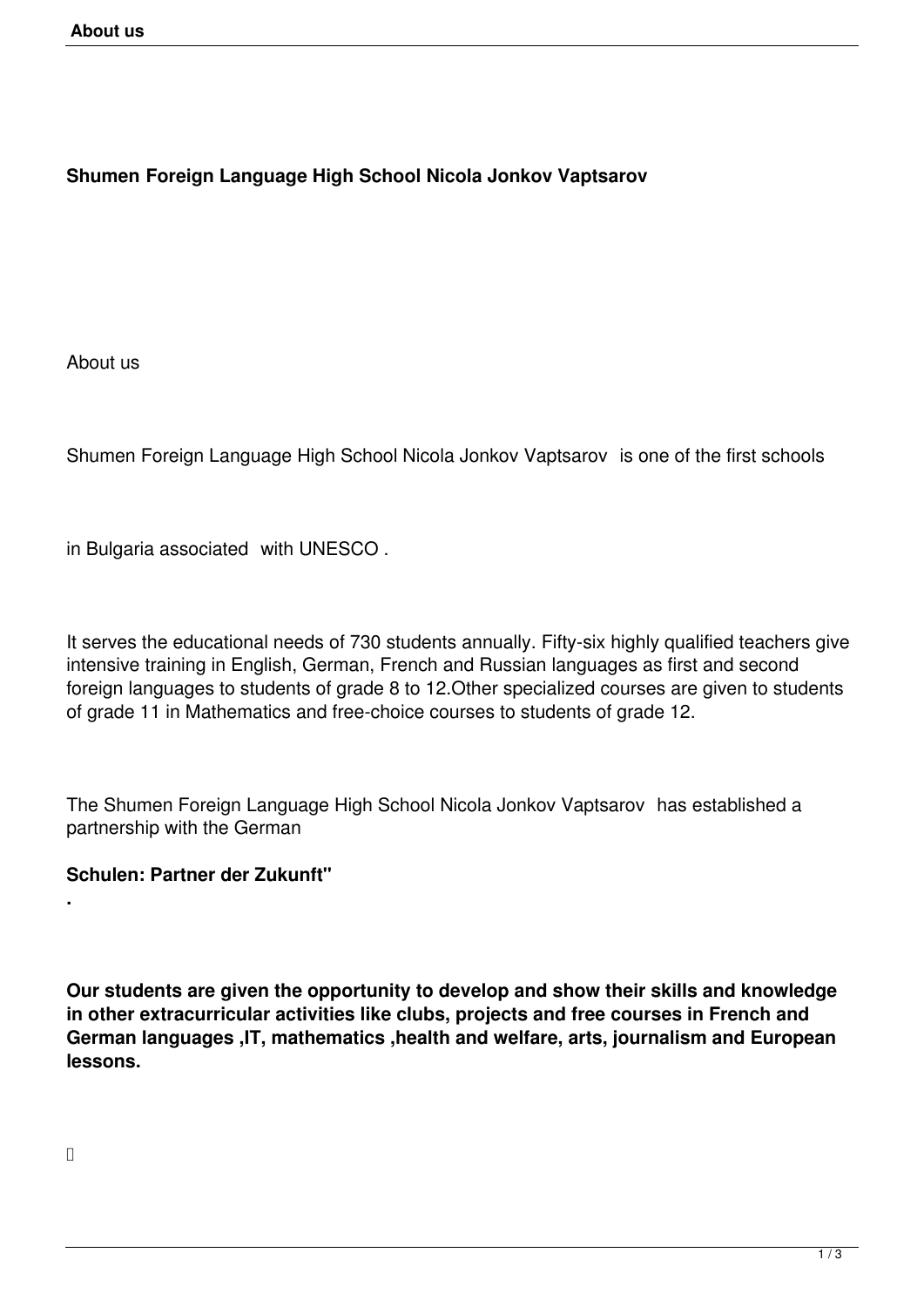Some of the projects which our students work on during the I school year include 'Open **mind for active citizenship', 'Equalty in difference','Enlighted**

 $\Box$ 

**by one Sun',** 

**' Travelling forum',etc.**

It has become a school's tradition<sup>[1]</sup> to organize 'The day of the languages' and **publishing of the '6+' and 'Eurolution' newspapers as well as holding other charity concerts , carnivals, 'The day of self-management 'and 'The day of open school gates'**

 $\Box$ 

Our students have become prize-winners in many Olympiads in Bulgarian literature,IT

and other different national competitions.They successfully become holders of different

language certificates which give them the right to study in overseas universities .

Many of them are awarded stipends from different foundations and universities every year.

The greatest pride of the school were the best results achieved at the national matriculation

examination in 2007-2008 and 2008-2009 school years.